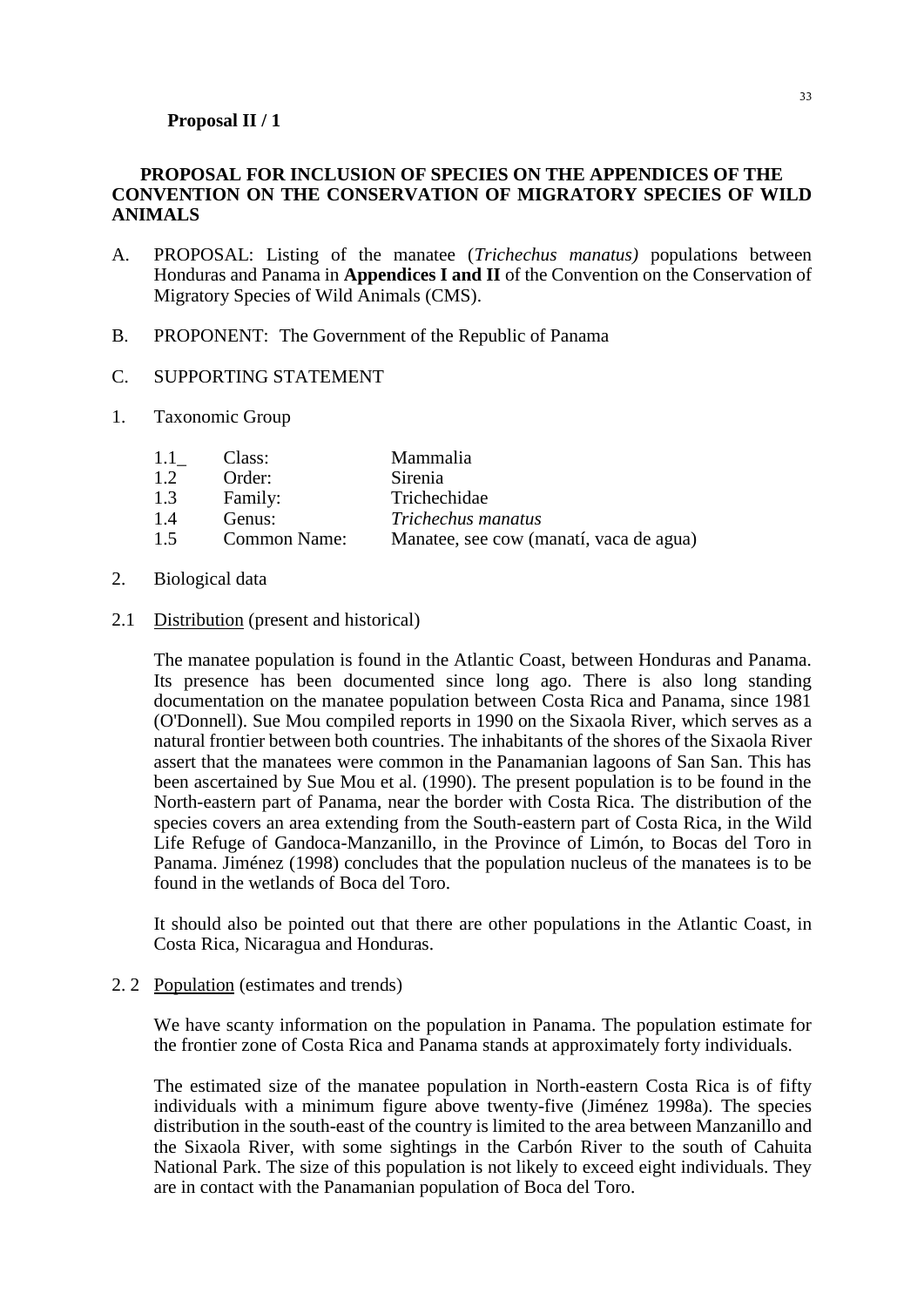In Nicaragua recent evidence points to the presence of this species in the South-eastern section of the country (Jiménez 1998, unpublished data).

# 2.3 Habitat

Manatees live in rivers, estuaries, and coastal zones, although they are mostly found in places where they have access to fresh water (Lefebvre et al 1989). These animals spend several days feeding in a specific area, and then swim to other places many miles away (Hartman 1979, Montgomery et al 1981). Manatees need a depth of water of between one and four metres, although they may use deeper channels. They are long lived mammals and have low reproduction rates. Some individuals live up to 80 years. The female gives birth to one or two young ones after a 12 month gestation (Odeell et al. 1995, Rathbun et al. 1995). The litter is pink coloured, about a metre long and weigh between forty and sixty pounds. The mother is very loving and carries the baby at the breast, under a fin, for some time. The young ones stay with their mother until they have reached middle growth.

Manatees behave as generalist herbivores, feeding on submerged, emerging and floating plants (Ceratophylum, Eichornia, Echinochloa, Hydrilla, Panicum, Paspallum, Phargmites, Pistia, Pontederia, Potamogeton, etc.), mangrove shoots and leaves, and leaves of shore trees (NRCA/UNEP 1994). They may consume daily up to 8% of their weight in water vegetation (Best 1981).

Manatees are not really a hunted animal, but they suffer intense persecution on account of their flesh and fat, both of excellent quality. The few individuals of the species remaining in Panama are condemned to extinction, despite being protected by a Law-Decree. Only the awakening of a conservation conscience may save the species from its total disappearance from the country.

- 3. Threat data
- 3.1 Direct threats

Hunting and capture with trammels. The hunting of manatees has decreased drastically in the last decades though perhaps there is some residual hunting - enough to threaten the population (Jiménez 1998, a, b). In the last few years the use of trammels in the lagoons has become the principal threat for the species, and this has harmed the population in the Central American Isthmus.

# 3.2 Habitat destruction

The manatee's habitat is threatened by deforestation, sedimentation, alteration of the river basins, river pollution, and navigation with motor boats.

# 3.3 Indirect threats

Toxic compounds have been detected in the water courses inhabited by the species (i.e. Terbufos and Ethoprop) coming from agricultural plantations. The impact of these pesticides on the population remains to be evaluated and his evaluation should be carried out. Collisions with motor boats do not seem to be a main cause of mortality, but engines may alter the use of the water courses.

3.4 Threats connected especially with migrations

#### 34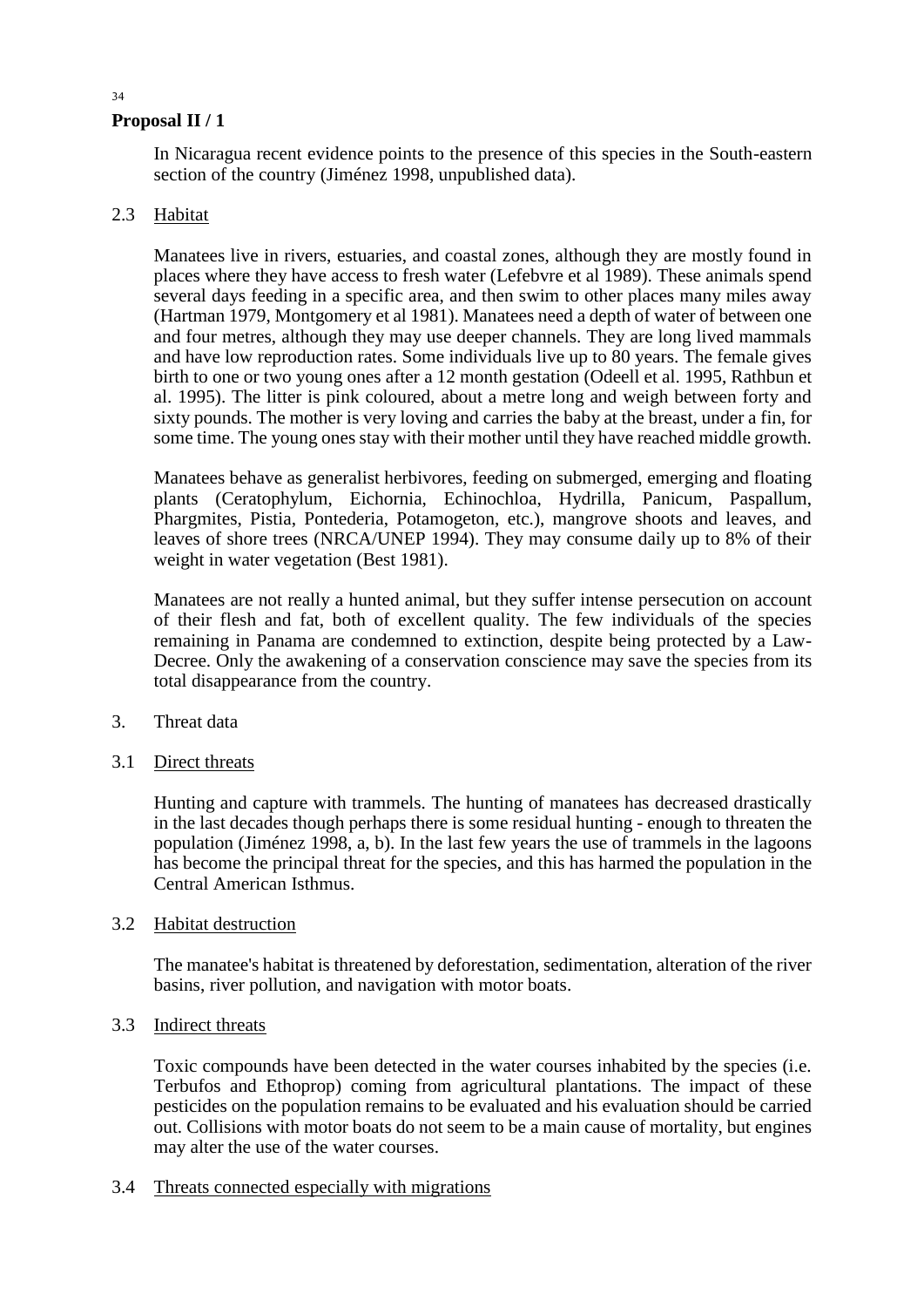The increase of water traffic in the Sixaola River may affect migration towards feeding banks near Costa Rica. Another threat is posed by the growth of agricultural activities at the border region between both countries, and by the draining of wetlands for cultivation.